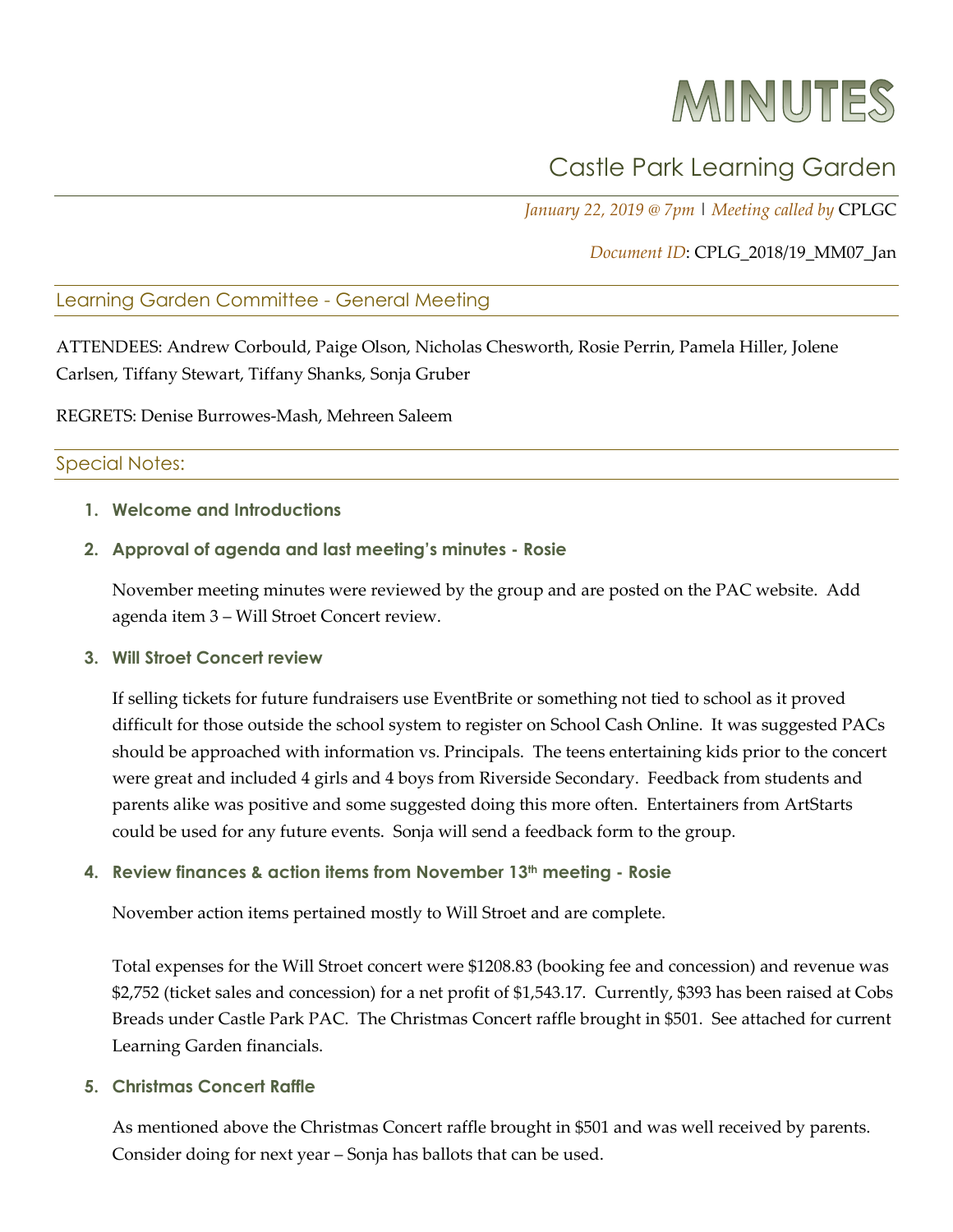# **6. SD43 quote review & meeting with Rob Zambrano – Next Steps - Paige**

Stephen Watt of SD43 provided a quote for materials for the various components of the Learning Garden project. Note that labour costs were not included.

Paige, Rosie & Pam met with SD43 Assistant Superintendent Rob Zambrano on January 15, 2019 to discuss next steps. Mr. Zambrano has been very supportive of this project and has committed \$20,000 in District funds going forward. With the est. \$25,000 in LG account + District funds, an estimated \$45,000 is currently available for next steps. Three landscape companies are being considered, with the District and contractor to divide up the work depending on what is required in this next phase.

The group agreed the priorities would be a) Pathways, b) Gathering Circle, c) Deck with trees, d) Play mounds as was also agreed to in the meeting with Mr. Zambrano. The pathways and gathering circle were also a commitment made to City of Port Coquitlam in the matching grant.

# **7. Meeting with SD43 Aboriginal Education Dept**

Mrs. Olson met with Mr. Rob Cowie from the Aboriginal Education Dept. in early January to discuss the Learning Garden and possibilities to incorporate Aboriginal elements. Some ideas were a) make the seating area a circle, b) incorporate plants important in FN culture c) Family stones fundraiser (name/Spirit animal) embedded in the garden. Also discussed were possibility of an artist in residence to work in the foyer and incorporate finished artwork in the garden.

# **8. Grants**

Rosie and Paige prepared and submitted the TD Friends of the Environment grant on January 15, 2019. The funding amount was open-ended so we requested \$16,180 which included several components of the garden not included in Item #6 above. Mrs. Olson presented several other grants to the group including the following (and the respective authors).

| Grant name:                   | Due Date:          | Prepared by:       |
|-------------------------------|--------------------|--------------------|
| <b>TBD</b>                    |                    | Pamela Hiller      |
| Honda Grant<br>McLean's Grant | Ongoing<br>Ongoing | Jolene Carlsen     |
| <b>TBD</b>                    |                    | Nicholas Chesworth |

All grants applied for should be specific in terms of scope and cost.